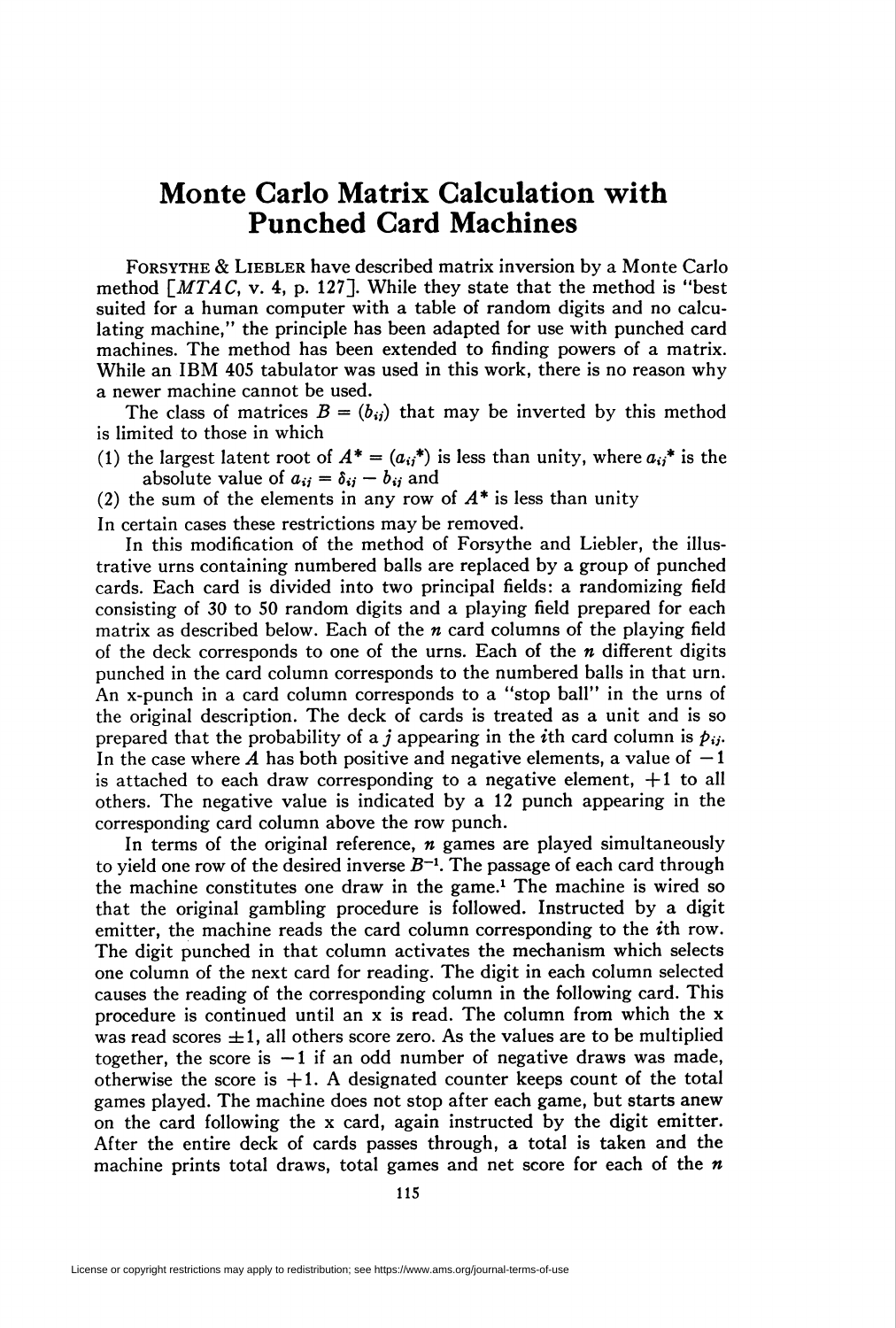games. The actual elements of the inverse matrix are obtained by dividing by the product of the stop probability times the number of games played. If the stop, probability can be taken as 0.1, and the number of games as an exact power of 10, the machine will actually list the elements found. By playing successively, starting with  $i = 1$  and continuing through  $i = n$ , the entire inverse will be listed with the elements in their correct positions.

By a simple modification, powers of certain matrices may be found by playing a similar Monte Carlo game. In this case, the stop probabilities are no longer used to terminate each game. Instead, exactly  $r + 1$  draws are made and the scoring is performed as before. As all possible routes from *i* to *j* consisting of exactly *r* steps will be covered in a large number of games, this is tantamount to raising the matrix to the rth power. The restriction on the size of the largest latent root no longer applies here, but n

it is required that  $\sum a_{ij} = 1$ . The instruction to score every  $(r + 1)$ st draw  $j = 1$ 

may be given the machine by interspersing control cards by means of a counting collator or by sequencing using interlocked selector relays as described below.

The order of matrices that may be raised to powers or inverted depends on the selector capacity of the machine. For general functions, one singleposition selector, one three-position selector and one ten-position selector are required as well as two digit-selectors. For matrices of the wth order,  $n$  two-position selectors and  $n$  single-position selectors are also needed.

The advantages inherent in this method are:

1. It may be used with a common machine present in nearly all punched card equipped installations.

2. The actual working procedure is far simpler than for any previously reported matrix inversion method.

3. Approximate inverses may be obtained rapidly. The accuracy of a good approximation to an inverse may be easily improved.<sup>2</sup>

4. Using a machine with large selector capacity, $\delta$  approximate inverses and powers may be obtained for high order matrices. In going from a matrix of the *n*th order to one of the  $(2n)$ th order, twice as many cards should go through the machine in twice the number of passes. Thus, as originally stated, the number of operations is proportional to the second instead of the third power of the order, as is otherwise the case.

5. The process of finding all powers from 2 to  $r$  is an exceedingly simple one. It should be useful in evaluation of latent roots and vectors.

|  |  |  |  |  |  |  | Example 1—Inversion of a seventh order symmetrical matrix |  |
|--|--|--|--|--|--|--|-----------------------------------------------------------|--|
|--|--|--|--|--|--|--|-----------------------------------------------------------|--|

|  | $\begin{vmatrix} .7 & -0.1 & -0.1 & -0.1 & -0.1 & -0.1 \end{vmatrix}$        |  |  |  |
|--|------------------------------------------------------------------------------|--|--|--|
|  | $[-.1 \t .7 \t -.1 \t -.1 \t -.1 \t -.1 \t -.1 \t -.1]$                      |  |  |  |
|  | $ -1 - -1 - 7 - -1 - -1 - -1 -1 $                                            |  |  |  |
|  | $B =  -1 \t -1 \t -1 \t -1 \t 7 \t -1 \t -1 \t -1$                           |  |  |  |
|  | $[-.1 \quad -.1 \quad -.1 \quad -.1 \quad -.1 \quad .7 \quad -.1 \quad -.1]$ |  |  |  |
|  | $ -1 -1 -1 -1 -1 -1 -1 -1 -1 -1 -1 $                                         |  |  |  |
|  | $ -1 - 1 - 1 - 1 - 1 - 1 - 1 - 1 - 7 $                                       |  |  |  |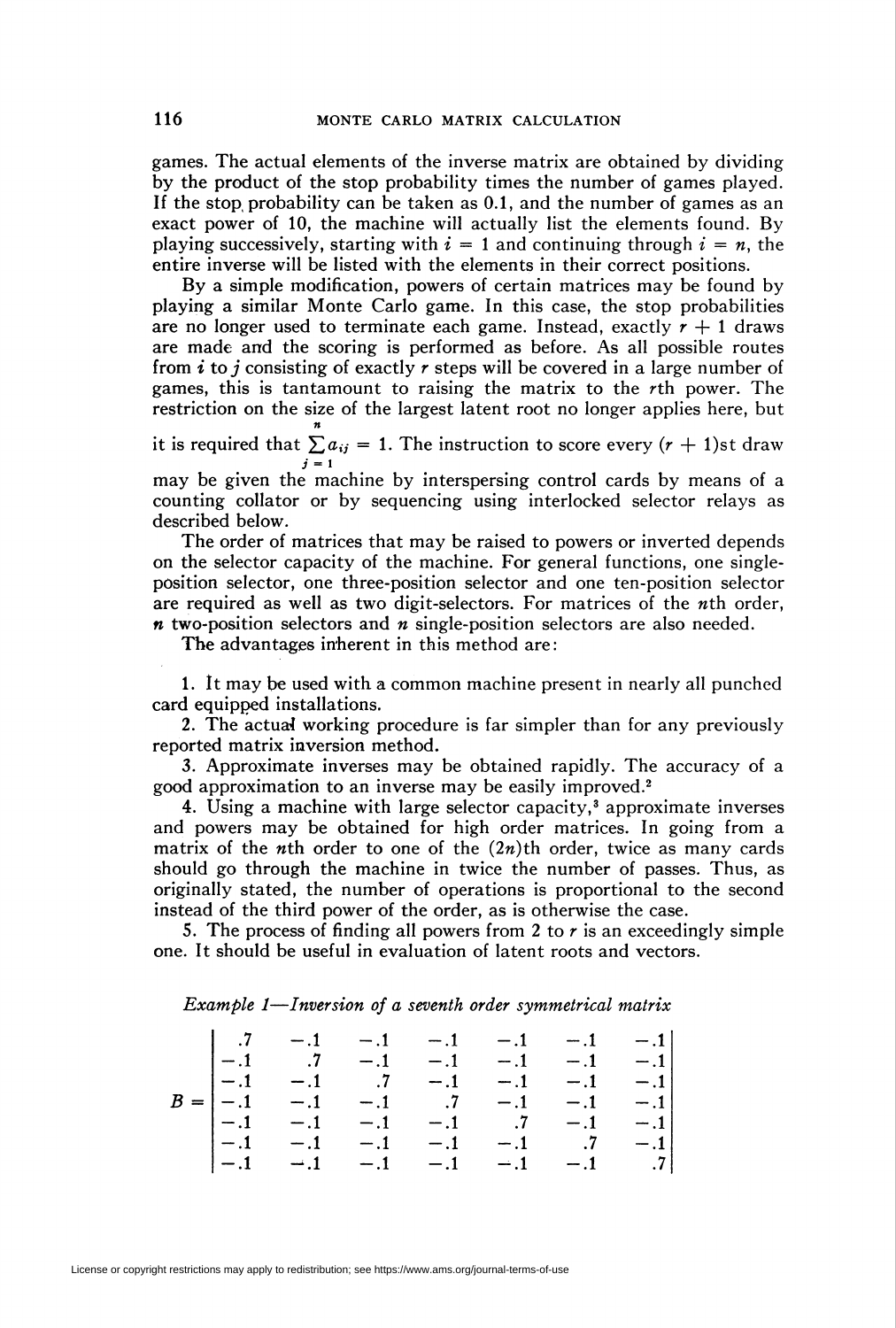### MONTE CARLO MATRIX CALCULATION 117

|  |                           |       |                         |       | $A = \begin{vmatrix} .3 & .1 & .1 & .1 & .1 & .1 & .1 & .1 \\ .1 & .3 & .1 & .1 & .1 & .1 & .1 & .1 \\ .1 & .1 & .3 & .1 & .1 & .1 & .1 & .1 \end{vmatrix}$ $p_i = \begin{vmatrix} .1 \\ .1 \\ .1 \end{vmatrix}$ |       |     |
|--|---------------------------|-------|-------------------------|-------|------------------------------------------------------------------------------------------------------------------------------------------------------------------------------------------------------------------|-------|-----|
|  |                           |       |                         |       |                                                                                                                                                                                                                  |       |     |
|  |                           |       | etc.                    |       |                                                                                                                                                                                                                  |       | etc |
|  |                           |       | etc.                    |       | $B^{-1}$ = 2.67 1.33 1.66 1.33 1.55 1.00 1.33                                                                                                                                                                    |       |     |
|  |                           |       | (90 games per element)  |       |                                                                                                                                                                                                                  |       |     |
|  |                           |       | etc.                    |       | $B^{-1} =  2.536 \t1.224 \t1.288 \t1.275 \t1.263 \t1.263 \t1.263 $                                                                                                                                               |       |     |
|  |                           |       | (784 games per element) |       |                                                                                                                                                                                                                  |       |     |
|  | $B^{-1} =  2.500 \t1.250$ | 1.250 | 1.250<br>etc.           | 1.250 | 1.250                                                                                                                                                                                                            | 1.250 |     |
|  |                           |       | (calculated values)     |       |                                                                                                                                                                                                                  |       |     |
|  |                           |       |                         |       |                                                                                                                                                                                                                  |       |     |

Example 2—A seventh order symmetrical matrix raised to the seventh power.

|  | .88                                                          | .02                                                                                                  | .02                        | .02   | .02                     | .02                     | .02  |                      |       |
|--|--------------------------------------------------------------|------------------------------------------------------------------------------------------------------|----------------------------|-------|-------------------------|-------------------------|------|----------------------|-------|
|  | .02                                                          | .88                                                                                                  | .02                        | .02   | .02                     | $.02\,$                 | .02  |                      |       |
|  | .02                                                          | .02                                                                                                  | .88                        | .02   | .02                     | .02                     | .02  |                      |       |
|  |                                                              | $\overline{\phantom{0}02}$                                                                           | .02                        | .88   | .02                     | .02                     | .02  |                      |       |
|  |                                                              | $\overline{\phantom{0}02}$                                                                           | .02                        | .02   | .88                     | .02                     | .02  |                      |       |
|  |                                                              | $\overline{\phantom{0}02}$                                                                           | .02                        | .02   | .02                     | .88                     | .02  |                      |       |
|  | $A = \begin{bmatrix} .02 \\ .02 \\ .02 \\ .02 \end{bmatrix}$ | $\cdot$ .02                                                                                          | $\overline{\phantom{0}02}$ | .02   | .02                     | .02                     | .88  |                      |       |
|  |                                                              |                                                                                                      |                            |       |                         |                         |      |                      |       |
|  |                                                              | $A^7 = \begin{vmatrix} .440 & .120 & .088 \\ .121 & .427 & .096 \\ .111 & .079 & .428 \end{vmatrix}$ |                            |       | .072                    | .080                    | .088 | .112                 |       |
|  |                                                              |                                                                                                      |                            |       | .081                    | .081                    | .096 | .096                 |       |
|  |                                                              |                                                                                                      |                            |       |                         | $.103 \qquad .095$      | .087 | .095                 |       |
|  |                                                              |                                                                                                      |                            |       | etc.                    |                         |      |                      |       |
|  |                                                              |                                                                                                      |                            |       | (125 games per element) |                         |      |                      |       |
|  |                                                              | $A^7 =  .4388$ .0933                                                                                 |                            | .0954 | .0952                   | .0946                   |      | .0946                | .0946 |
|  |                                                              |                                                                                                      |                            |       | etc.                    |                         |      |                      |       |
|  |                                                              |                                                                                                      |                            |       |                         | (825 games per element) |      |                      |       |
|  |                                                              |                                                                                                      |                            |       |                         |                         |      |                      |       |
|  |                                                              | $A^7 =  .4410$ .0932                                                                                 |                            | .0932 | .0932                   |                         |      | $.0932 \qquad .0932$ | .0932 |
|  |                                                              |                                                                                                      |                            |       | etc.                    |                         |      |                      |       |
|  |                                                              |                                                                                                      |                            |       | (calculated values)     |                         |      |                      |       |
|  |                                                              |                                                                                                      |                            |       |                         |                         |      |                      |       |

Example 3—A seventh order nonsymmetrical matrix raised to the sixth power.

|                                                                           |  | $.88 \t .02 \t .02 \t .02 \t .02 \t .02 -.02 \t .03$                    |  |  |
|---------------------------------------------------------------------------|--|-------------------------------------------------------------------------|--|--|
|                                                                           |  | $.02 \t .88 \t .02 \t .02 \t .02 \t .02 -.02 \t .02$                    |  |  |
|                                                                           |  | $.02 \quad .02 \quad .88 \quad .02 \quad .02 \quad .02 \quad .02$       |  |  |
| $A =$ 02 .02 .02 .03 .03 .02 -.02 .02                                     |  |                                                                         |  |  |
|                                                                           |  | $0.02$ $0.02$ $0.02$ $0.02$ $0.88$ $-0.02$ $0.02$                       |  |  |
|                                                                           |  | $.02 \quad .02 \quad .02 \quad .02 \quad .02 \quad .02 - .02 \quad .88$ |  |  |
| $\vert -.02 \; -.02 \; -.02 \; -.02 \; -.02 \; -.02 \; .88 \; -.02 \vert$ |  |                                                                         |  |  |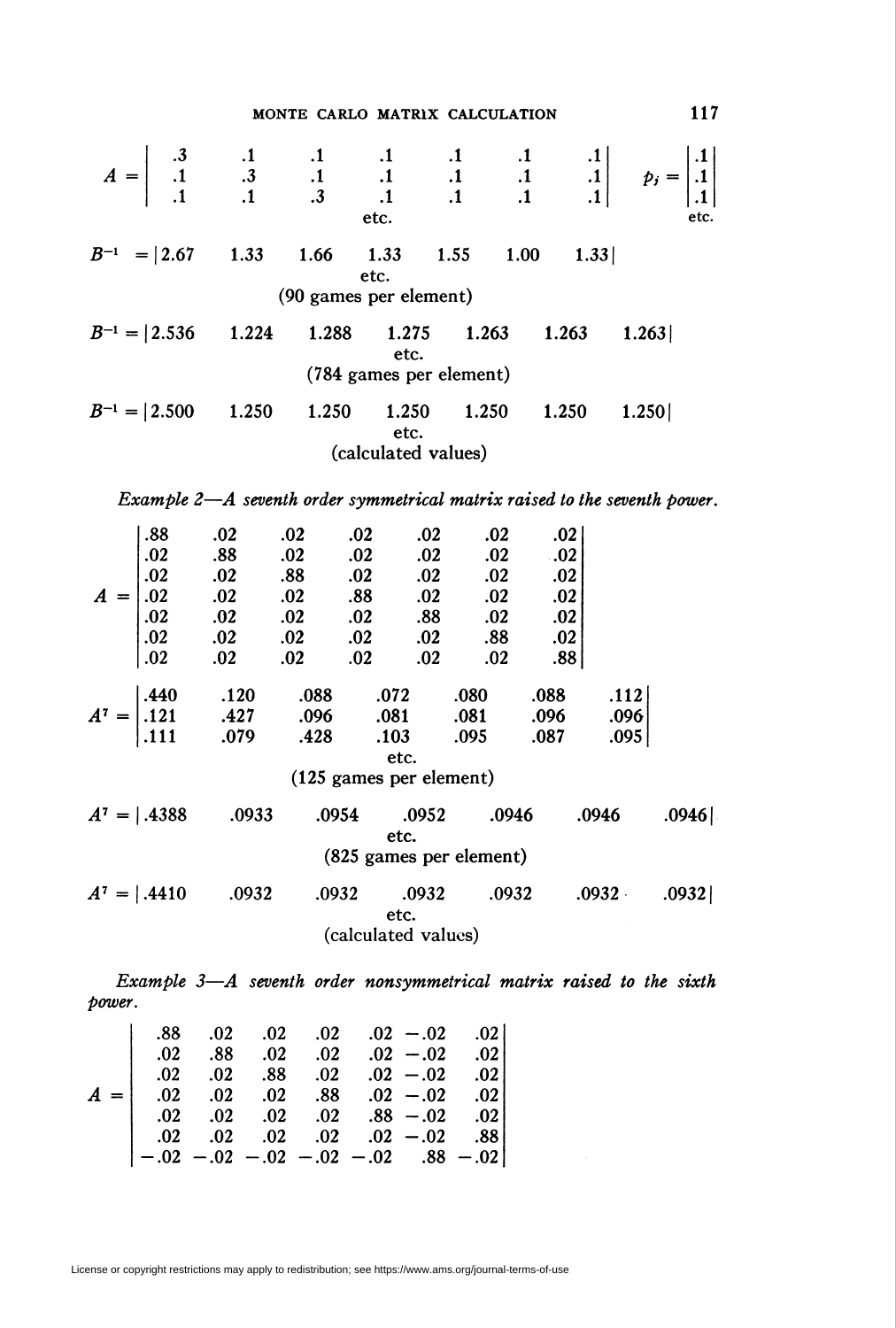$A^6 =$  .4683 .0739 .0880 .0704 .0704 -.0422 -.0523 (568 games per element) 4782 .0736 0736 .4782 .0736 .0736 .0736 .0736  $.0736 - .0025 - .0025$  $.0736 - .0025 - .0025$  $-0.0025 -0.0025 -0.0025 -0.0025 -0.0025 -0.0025$ (calculated values)

#### Details of the procedure.—Card Preparation.

A. Random numbers may be keypunched from standard tables<sup>4</sup> or pseudo-random numbers may be produced  $\lceil MTAG, v. 5, p. 4 \rceil$ .

B. Preparation of a group of cards correctly punched in the playing field may be accomplished as follows.

1. Prepare the needed table of probabilities by listing the absolute values of the matrix with rows and columns transposed. (To prepare cards for matrix inversion, include the stop probabilities as the final row in the table.) The probabilities in each column (including stop probabilities if present) should add to unity.

2. An effective, but tedious, procedure for preparing the playing field for a single card column would be to partition the deck by actual count into *n* (or  $n + 1$  in the case of inversion) groups each containing  $p_{ij}\%$  of the card count. For each group the appropriate value of  $j$  would be gang punched into the card column representing  $i$ . A 12-punch is included when a value of  $-1$  is attached to the probability and an x-punch represents the stop cards.

3. This may also be done by preparing a table of accumulated probabilities, changing this to a table of turning points and collating with cards sorted on a d digit random field when the probabilities are given to d significant figures. The values of j as well as any x or 12 punches are interspersed gang-punched onto the playing field of the random number cards.

Example of Preparation of Table of Turning Points for One Column in the Inversion of a Fourth Order Matrix

| $\boldsymbol{\jmath}$ | Column of<br>Probabilities | Accumulated<br>Probabilities | Turning<br>Points |      |
|-----------------------|----------------------------|------------------------------|-------------------|------|
|                       | .323                       | .323                         | 000               |      |
| $\mathbf{2}$          | $-.076$                    | .399                         | .323              | $2*$ |
| $\mathbf{3}$          | .458                       | .857                         | .399              |      |
| 4                     | .109                       | .966                         | .857              |      |
| $p_i$                 | .034                       | 1.000                        | .966              | x    |

\* (also 12 punch)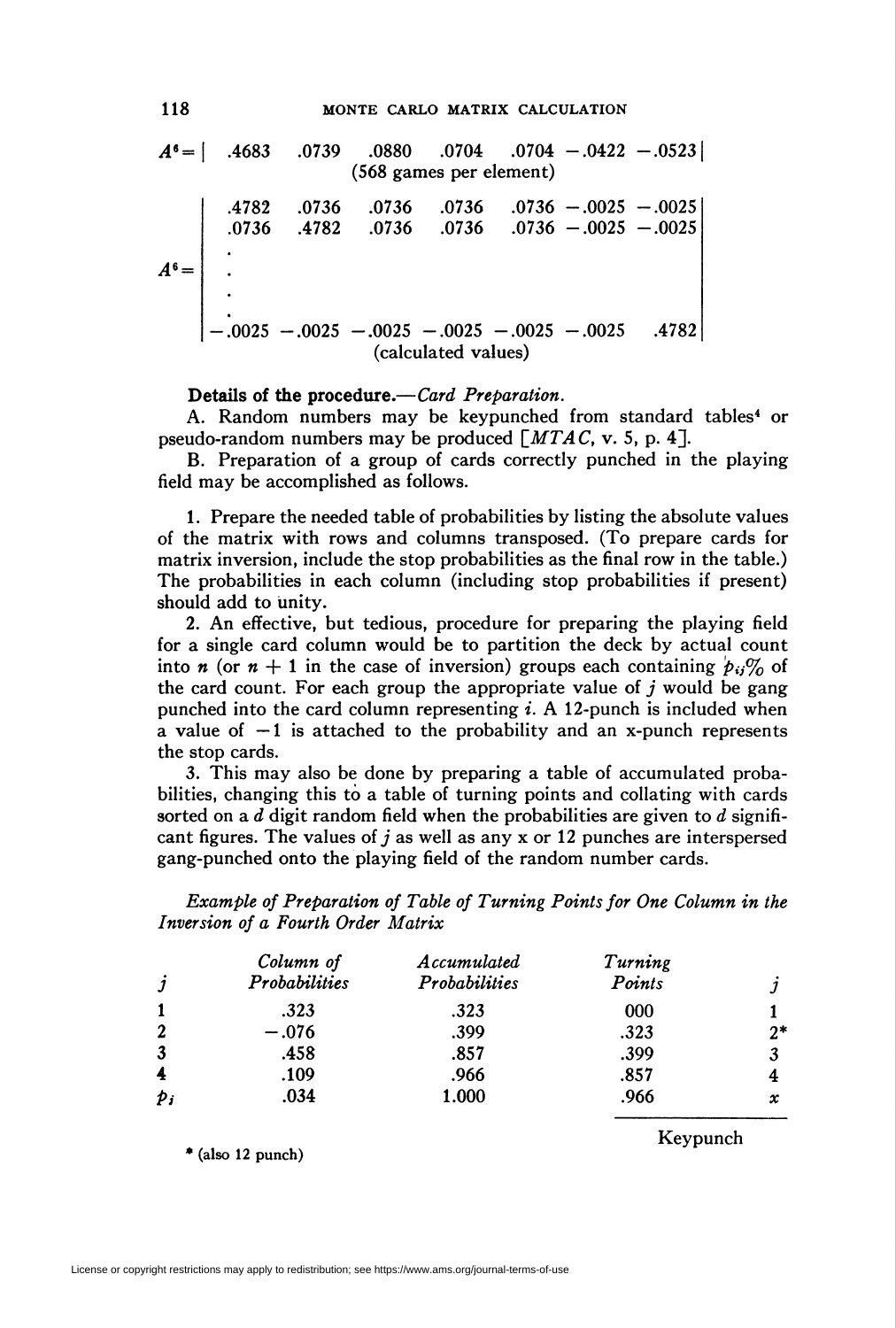4. Using either of these procedures, the cards should be sorted on several random fields between the preparation of successive columns of the playing field.

#### Performing the Calculation

Place the designated wire in position 1 of digit selector 2. Pass entire deck of cards through the tabulator. Press hand key for total. Successively pass cards through with wire in digit selector positions 2 to  $n$ .

#### Machine Wiring

1. Counters. Use  $n + 2$  counter groups. Read card count into all groups. Add and subtract hubs go to selector  $F$  (NX and X, respectively), from C of that selector, through the delayed selectors and the entry selector to "plug to C." Net balance and clear all counters on final total, emitting an asterisk next to negative totals. One counter group is for card count; another counts games played (plug to C through entry selector).

2. Reading Selectors,  $n$  two-position selectors are used. Each  $X$  goes to its corresponding upper brush position in the playing field. C is common and leads to the entry selector. The X in the other position goes to the D-PU of the corresponding delayed selector. The C is again common and leads to a digit of DS 2. (UCI goes to DSC 2, making DS 2 a digit emitter.) The PU of each selector is through the corresponding hub of DS 1.

3. Delayed Selectors. These are picked up by a digit impulse passing into the C of all reading selectors and through the X positions to the D-PU of the corresponding selector. Thus, delayed selector 3 picks up one cycle after reading selector 3 picks up. (This is done so that the machine can store the number of the "winning" digit.) The delayed selectors carry a common "plug to C" on their C hubs: the X hubs lead to the corresponding C positions in selector F.

4. Entry Selector. Three-positions picked up by the first card or by an 11 from Digit Selector 1. One position carries a "plug to C" impulse to the counter which records the number of games played and to the C of the delayed selectors. A second is used as a drop-out for the negative impulse counter. The third selects either the output of the reading selector bank-NX or an emitted digit from DS 2 (which is impulsed by UCI)-X to DSC 1.

5. Negative Impulse Counter. To distinguish an odd from an even number of 12 impulses, the selector picks up on the first negative impulse, drops out on the second, picks up on the third, etc. An 11 emitted by DS 2 passes through the entry selector (C to NX), through a special drop-out selector (C to NX), through one position of Selector  $F$  (C to X) to the X-PU of Selector F. The 12 position in DS 1 is wired through Selector F (C to N) to the D-PU of that selector. The corresponding X position carries the 12 impulse to the special drop-out selector. By this means, Selector F remains picked up after odd 12's, and drops out on all even 12's and as each game starts.

6. Sequencing Circuit. By passing an x through one distributor (C to X) to the X-PU of the next distributor, a chain of  $r + 1$  distributors may be linked together. If the  $(r + 1)$ st distributor picks up the entry selector and